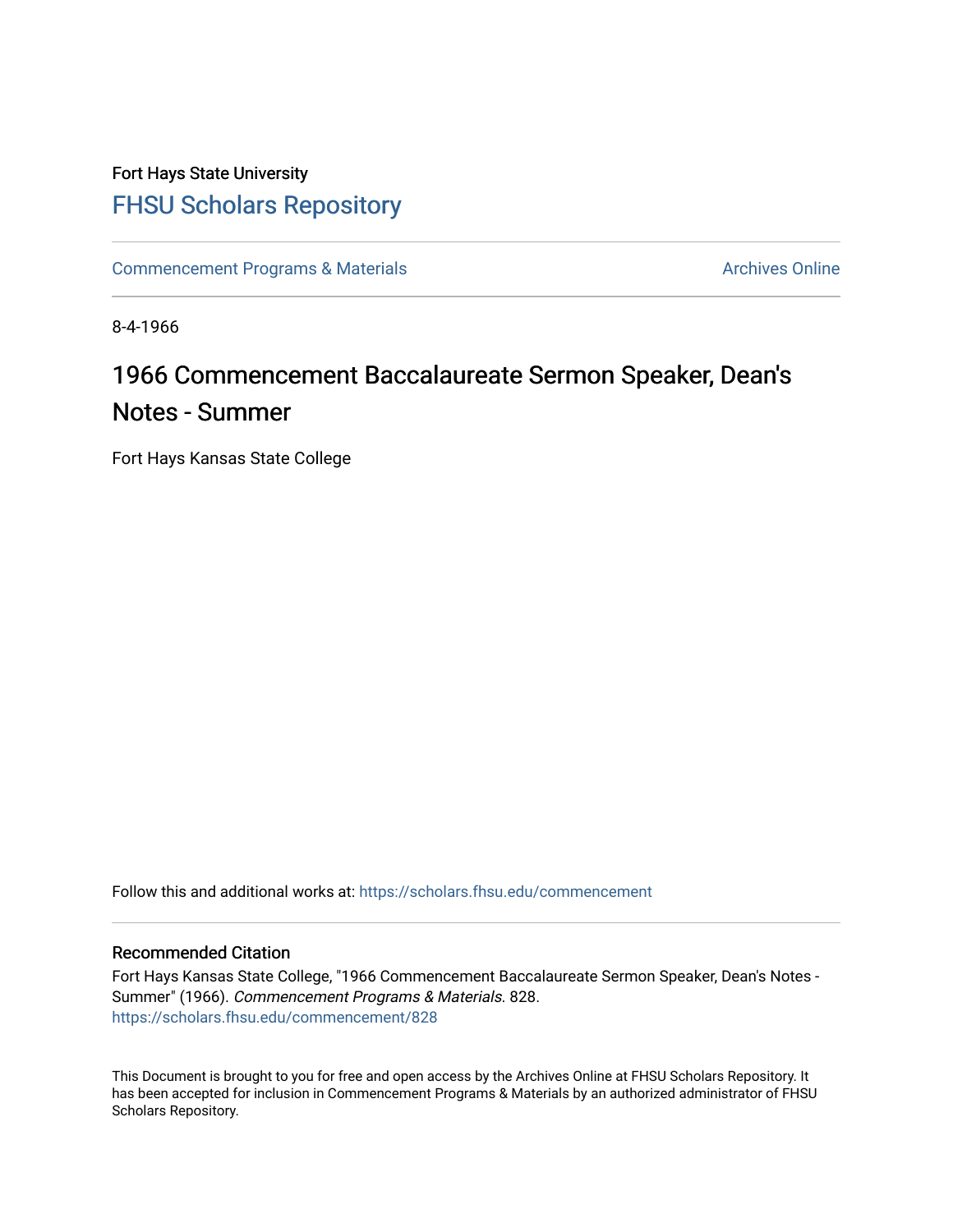June 28, 1966

Rev . George Beebe 311 W. 7th St. Hays, Kansas

Dear Rev. **Beebe:** 

I want to thank you for your willingness to give the Invocation and the Benediction for our Summer Commencement at 8: 00 p.m. , Sunday, July 31, in Lewis Field Stadium. In the event of inclement weather we will have the Baccalaureate in Sheridan Coliseum. Dr . Richard Burnett will be in charge of thepplatform and will contact you prior to the Baccalaureate Service .

Again let me thank you for your willingness to serve in this capacity .

Sincerely,

John D. Garwood Dean of the Faculty

**JDG:pjd** 

I I ,/